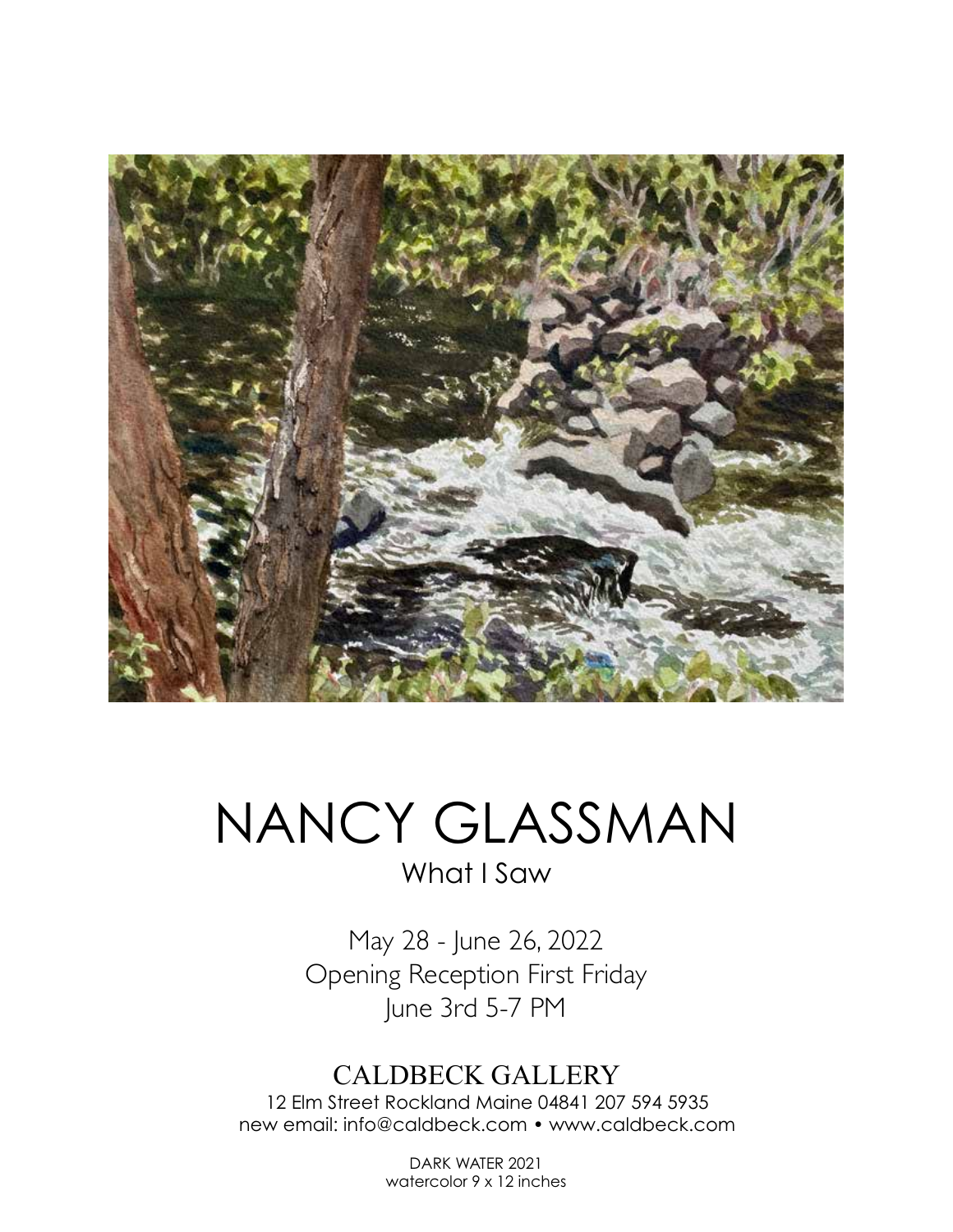

ROCKS BY BREAKWATER 2021 watercolor 11 x 15 inches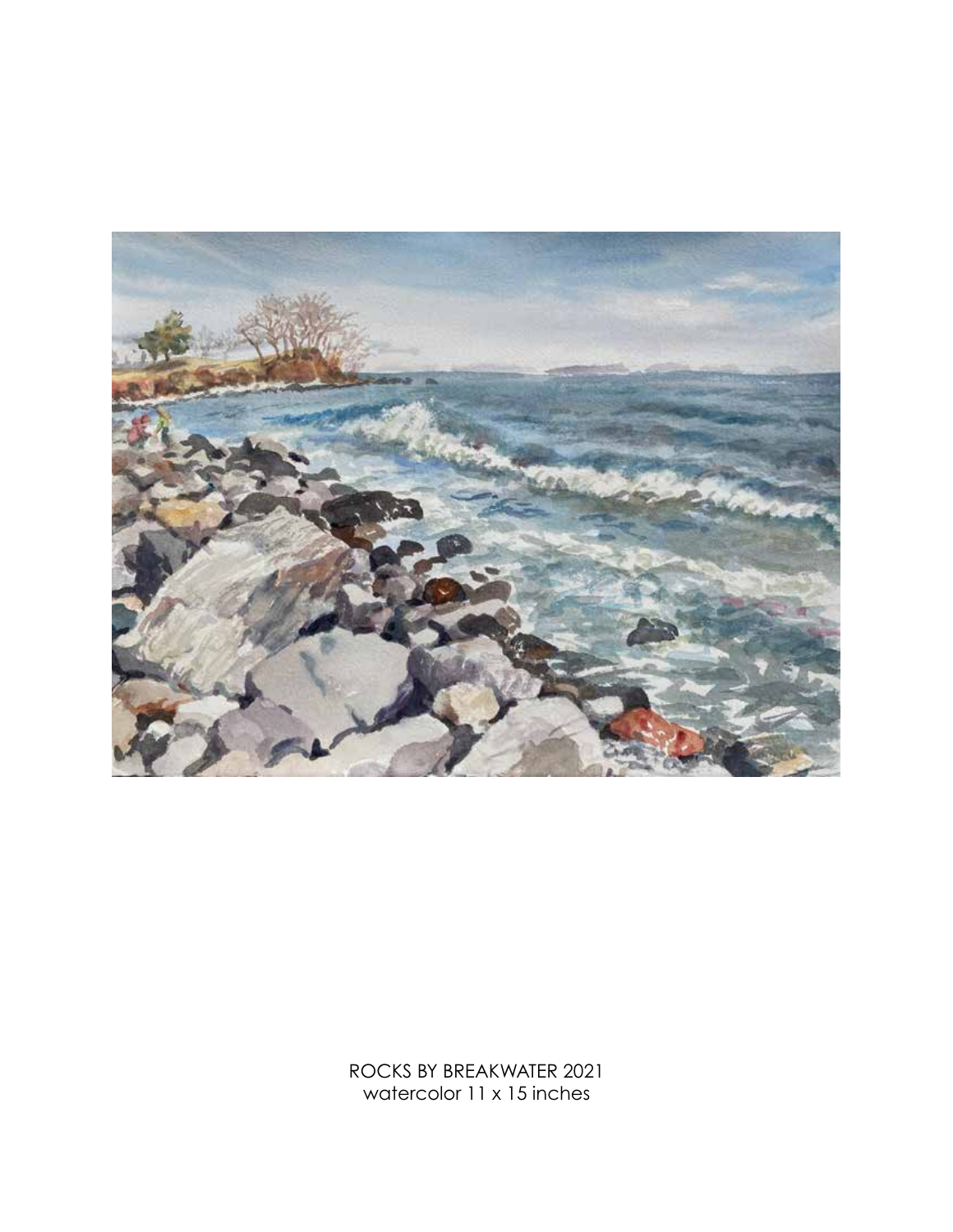

STEPPING DOWN 2021 watercolor 7 1/2 x 11 inches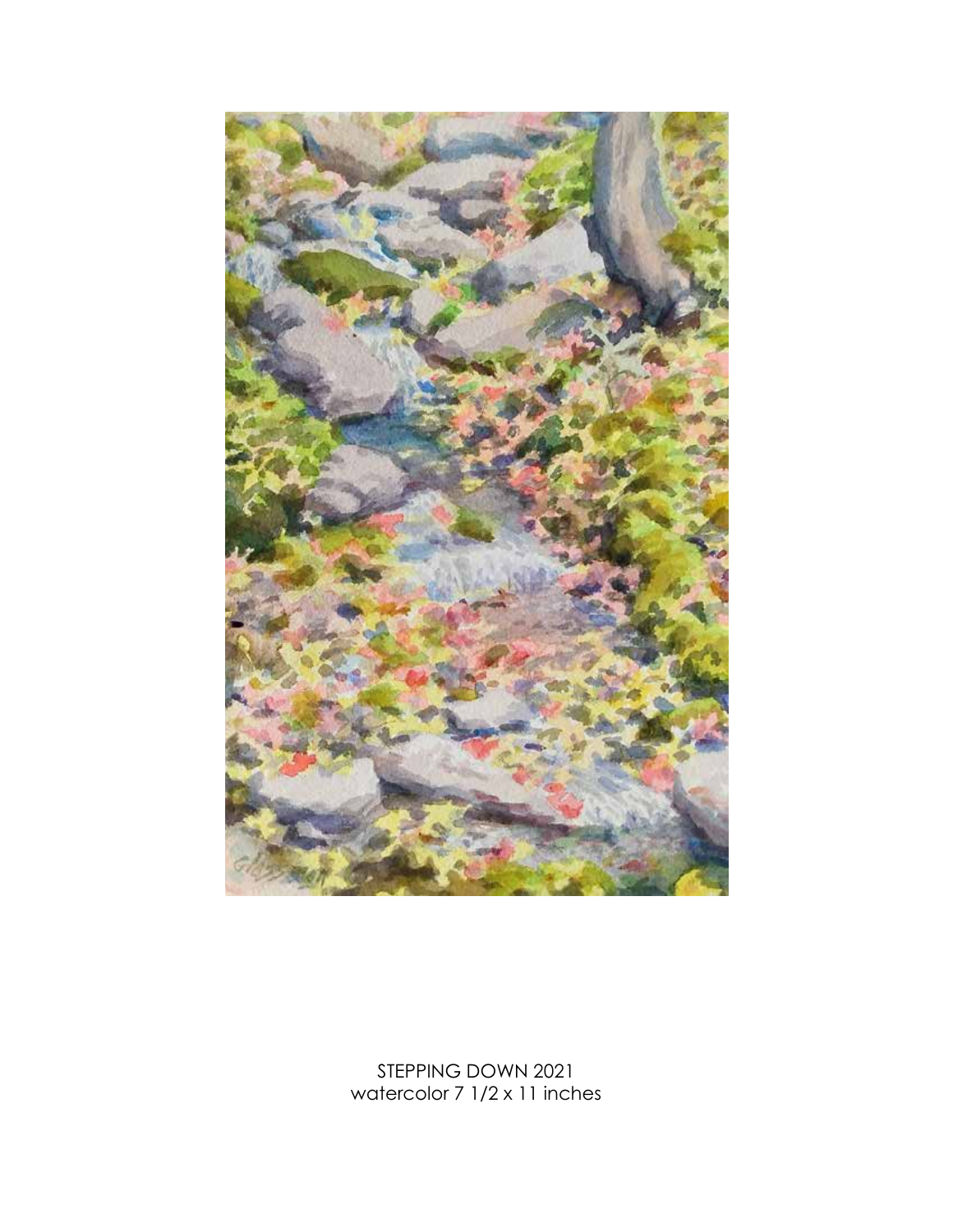

CHICKADEES' BUSH AND SHADOW 2021 watercolor 11 x 15 inches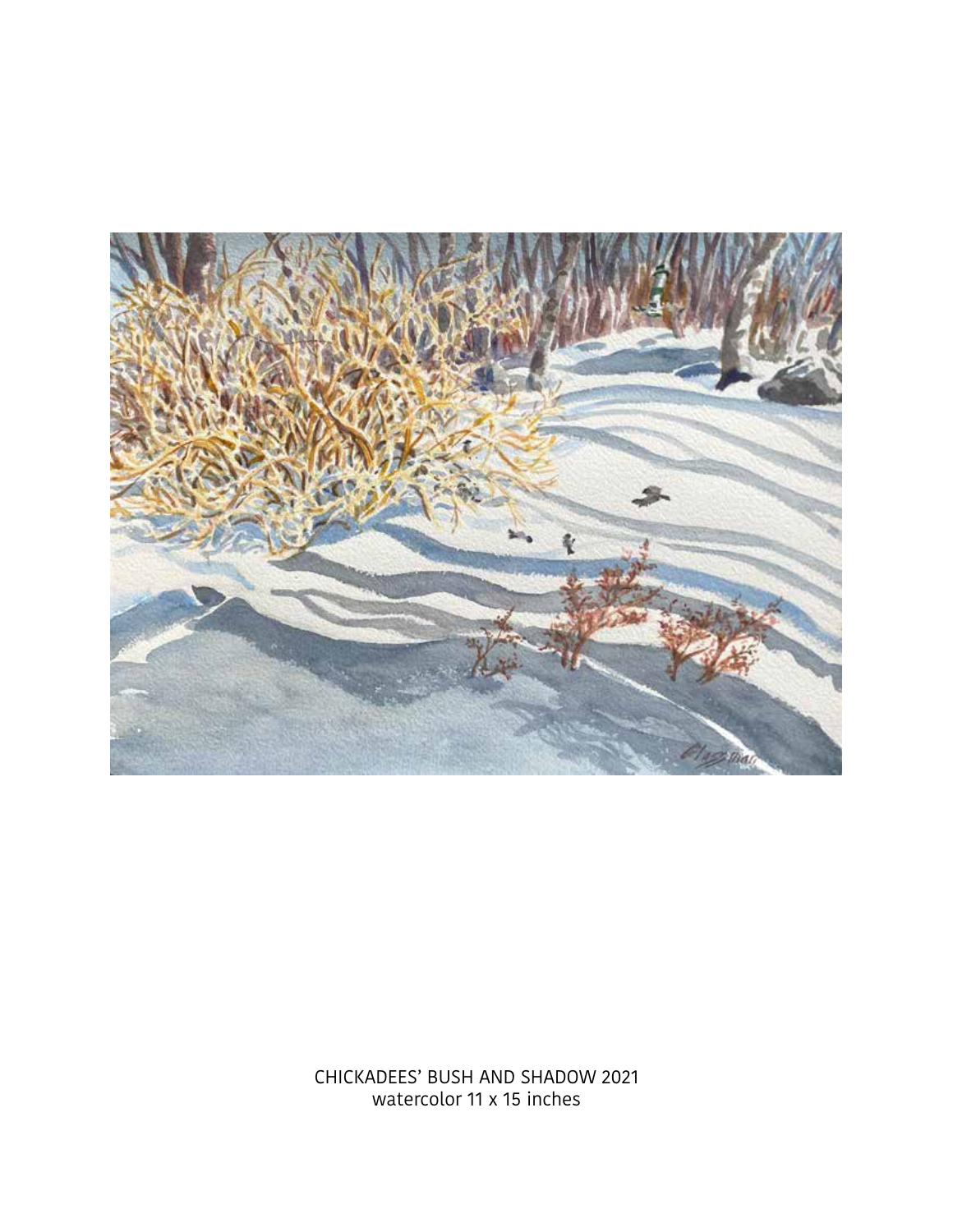

ISLAND SHORELINE 2018 watercolor 11 x 15 inches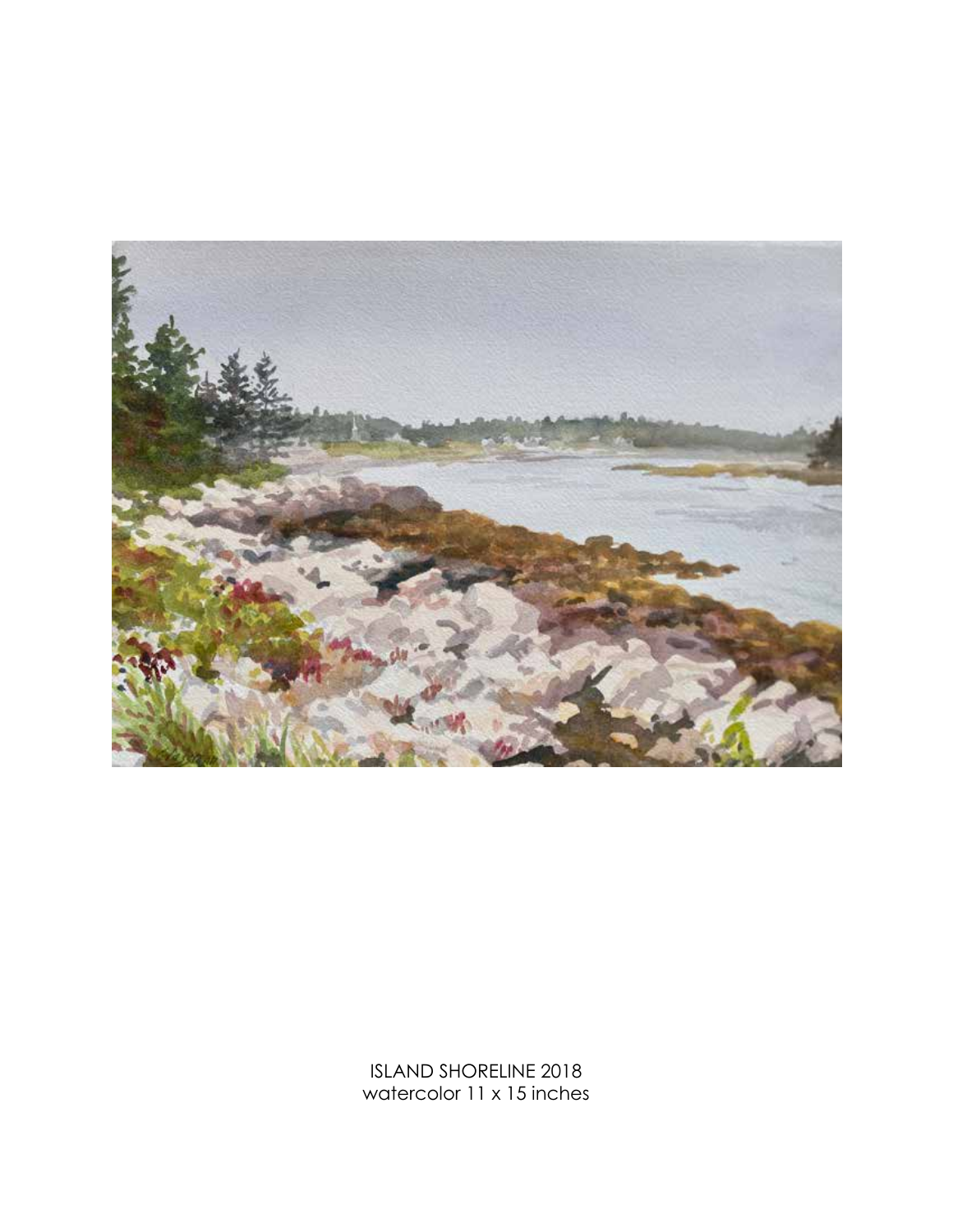

REFLECTIONS 2021 watercolor 15 x 22 inches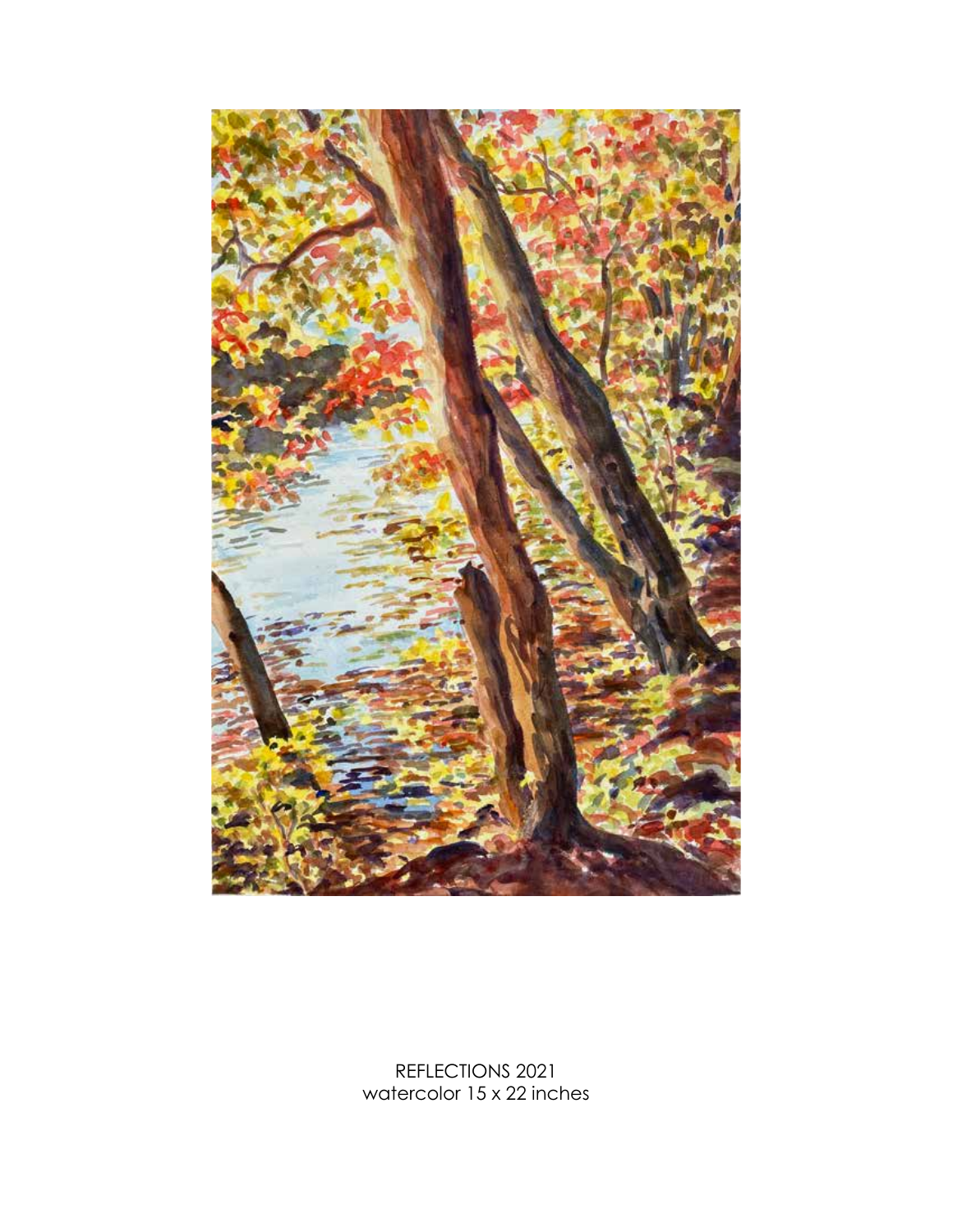

ASTERS IN OLD BOTTLE 2021 watercolor 11 x 7 1/2 inches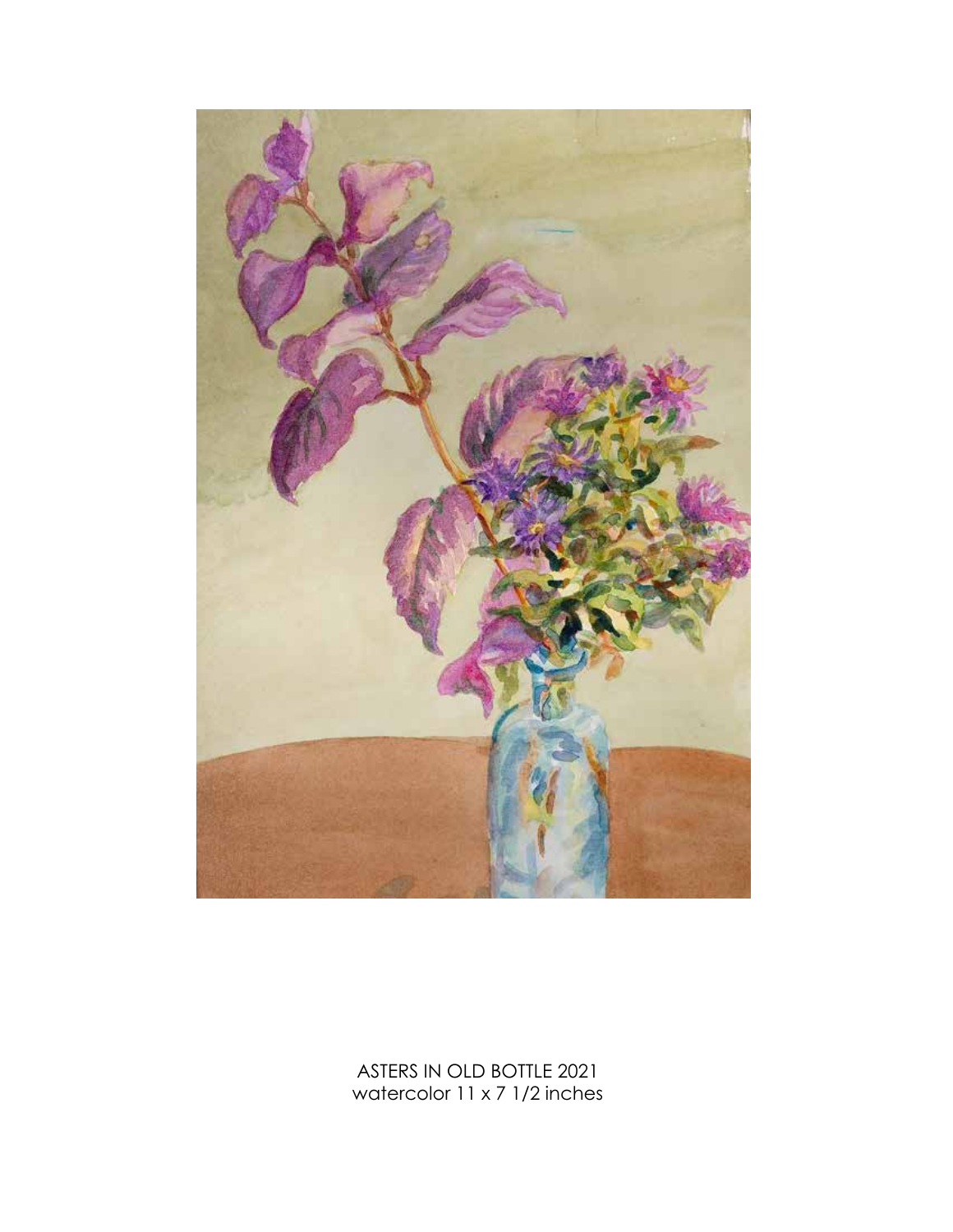

STONE COLLECTOR 2021 watercolor 7 x 11 inches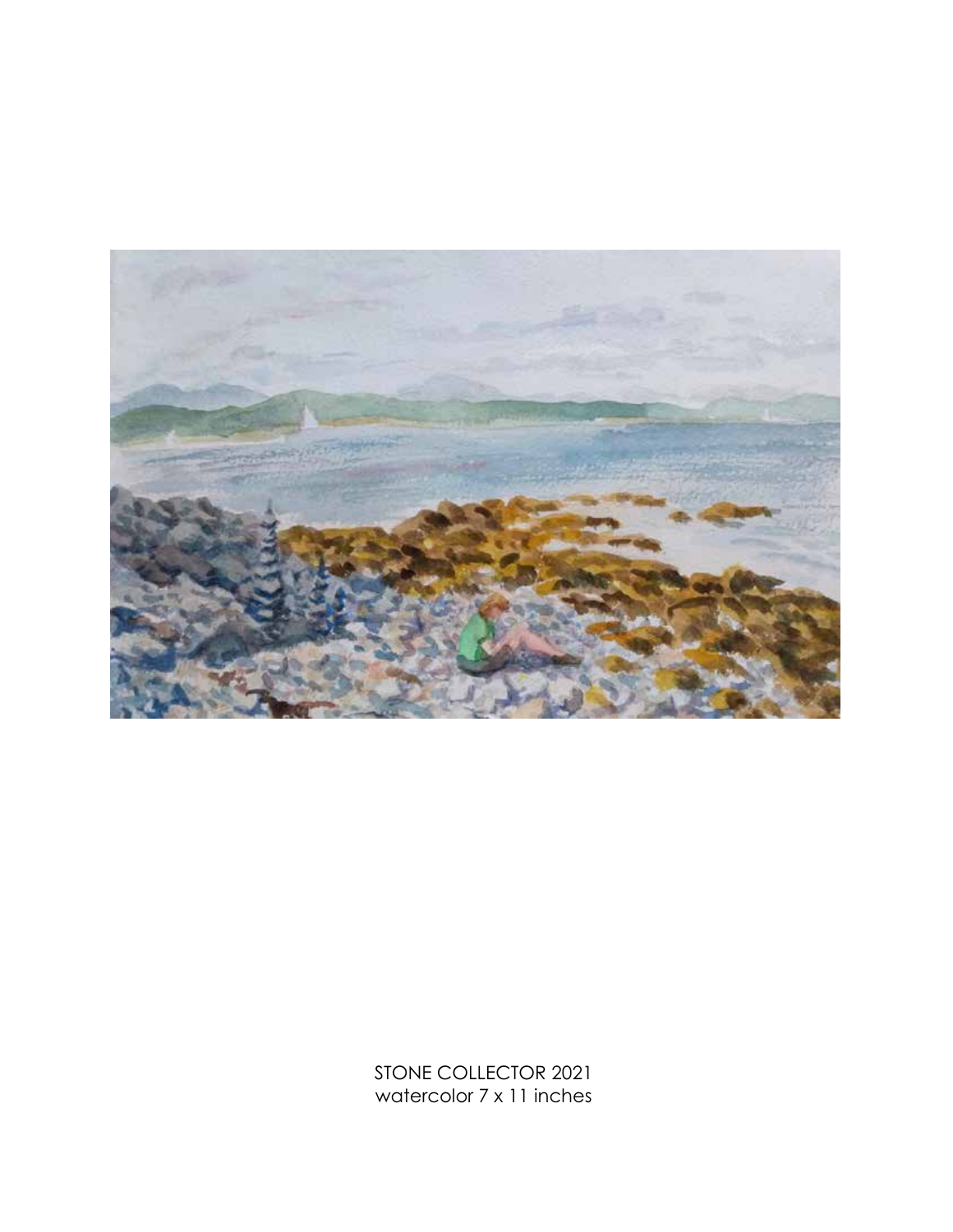

OUR FRIENDS'S PLACE 2021 watercolor 11 x 15 inches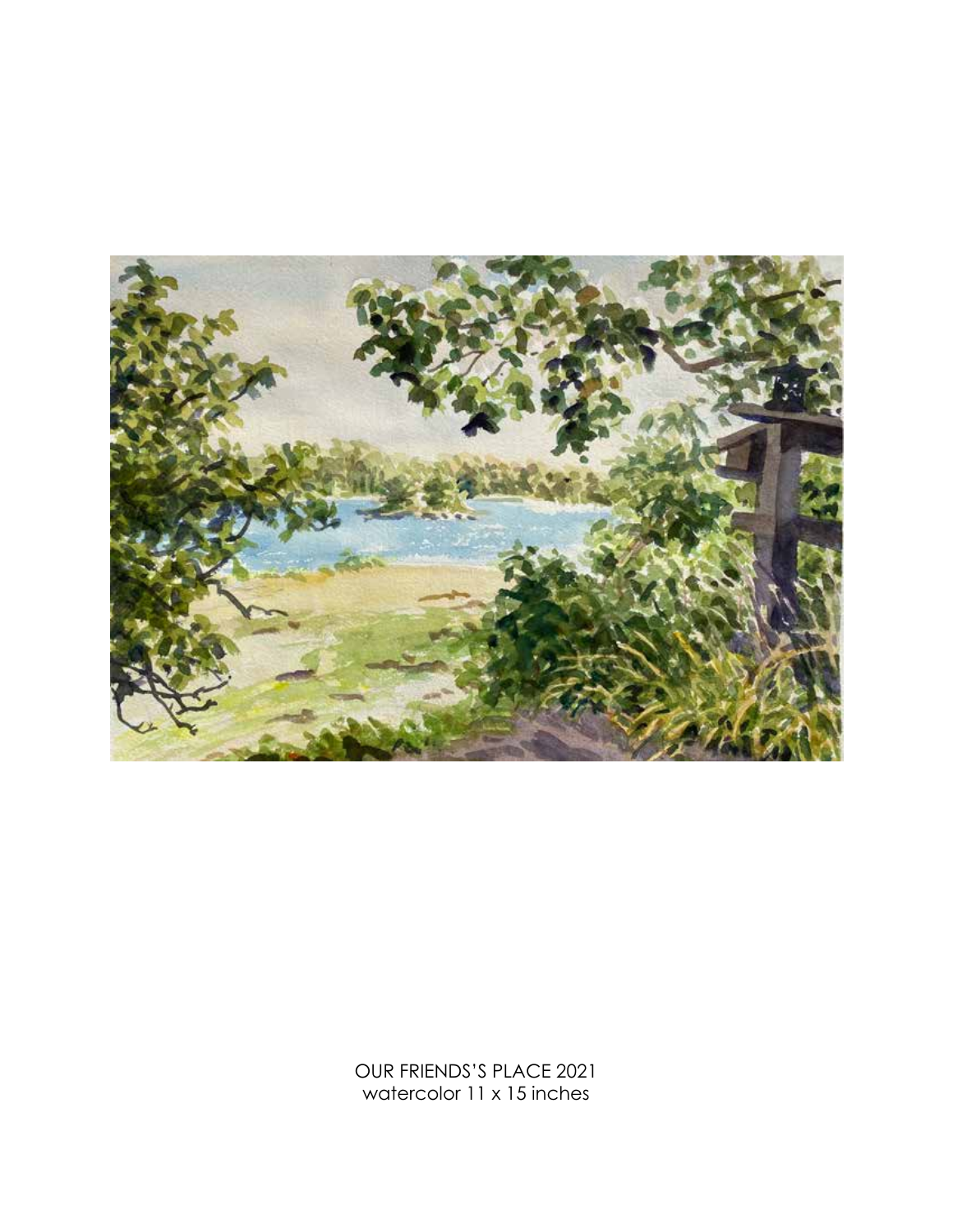

ASTERS AND LEAVES 2021 watercolor 12 x 9 inches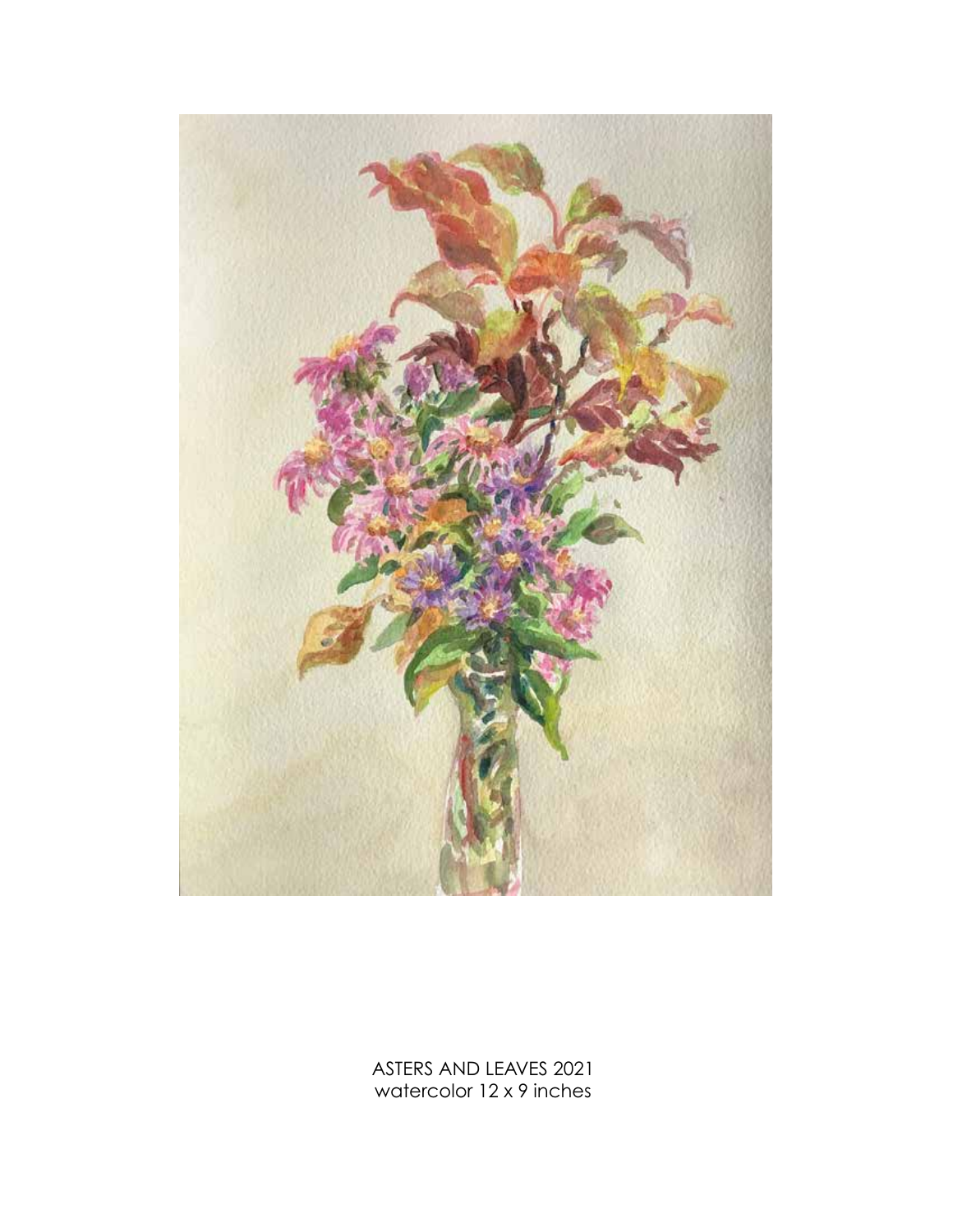

NESTS 2021 watercolor 9 x 12 inches